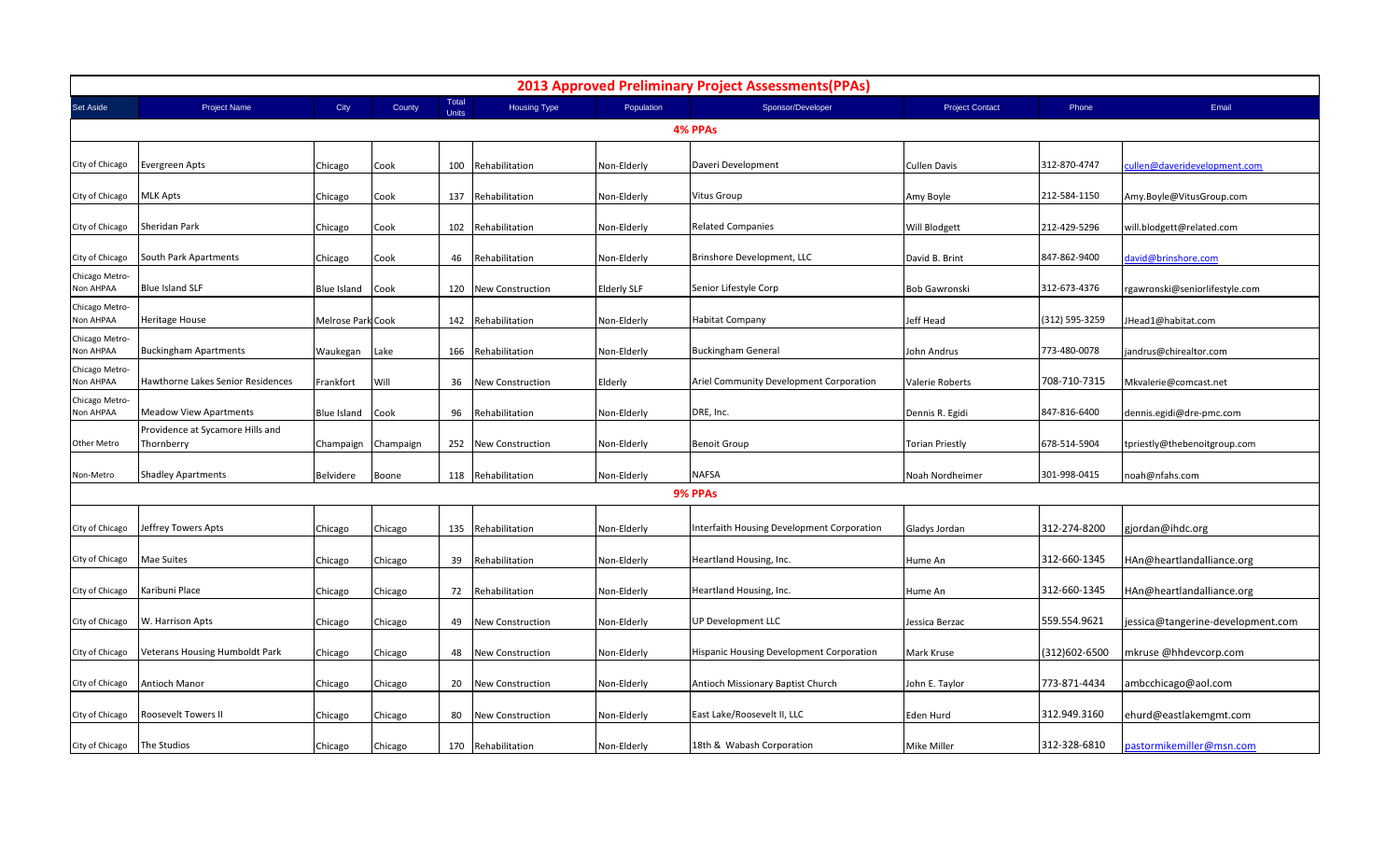| <b>2013 Approved Preliminary Project Assessments (PPAs)</b> |                                              |                 |                         |                       |                                      |             |                                                              |                        |                |                                   |  |  |
|-------------------------------------------------------------|----------------------------------------------|-----------------|-------------------------|-----------------------|--------------------------------------|-------------|--------------------------------------------------------------|------------------------|----------------|-----------------------------------|--|--|
| Set Aside                                                   | <b>Project Name</b>                          | City            | County                  | Total<br><b>Units</b> | <b>Housing Type</b>                  | Population  | Sponsor/Developer                                            | <b>Project Contact</b> | Phone          | Email                             |  |  |
|                                                             | Montclare Veterans Cottage Grove             |                 |                         |                       |                                      |             |                                                              |                        |                |                                   |  |  |
| City of Chicago                                             | Heights                                      | Chicago         | Chicago                 | 100                   | <b>New Construction</b>              | Non-Elderly | MR Properties, LLC                                           | Philip I Mappa         | 847-699-6600   | pmappa@mrpropertiesllc.com        |  |  |
| City of Chicago                                             | Parkway Apartments                           | Chicago         | Chicago                 | 90                    | Rehabilitation                       | Non-Elderly | Heartland Housing, Inc.                                      | Hume An                | 312-660-1345   | HAn@heartlandalliance.org         |  |  |
| City of Chicago                                             | Sankofa Village                              | Chicago         | Chicago                 | 46                    | New Construction                     | Non-Elderly | Full Circle Communities, Inc.                                | Joshua Wilmoth         | 847-656-5140   | joshua.wilmoth@1fullcircle.com    |  |  |
| City of Chicago                                             | <b>Access Housing</b>                        | Chicago         | Chicago                 | 100                   | <b>New Construction</b>              | Non-Elderly | IFF                                                          | Tara Peele             | 312-521-7383   | tpeele@iff.org                    |  |  |
| City of Chicago                                             | Casa Nayarit                                 | Chicago         | Chicago                 | 40                    | New Construction                     | Non-Elderly | The Resurrection Project                                     | Guacolda Reyes         | 312-880-1152   | greyes@resurrectionproject.org    |  |  |
| City of Chicago                                             | <b>Greater Grand Crossing Sr Residence</b>   | Chicago         | Chicago                 | 76                    | New Construction                     | Elderly     | <b>Catholic Charities Housing Development</b><br>Corporation | Gracia M. Shiffrin     | (312) 655-7557 | gshiff@catholiccharities.net      |  |  |
| City of Chicago                                             | Milwaukee Ave Barrier Free Housing           | Chicago         | Chicago                 | 32                    | <b>New Construction</b>              | Non-Elderly | Full Circle Communities, Inc.                                | Joshua Wilmoth         | 847-656-5140   | joshua.wilmoth@1fullcircle.com    |  |  |
| City of Chicago                                             | <b>THI 16</b>                                | Chicago         | Chicago                 | 183                   | Rehabilitation                       | Non-Elderly | Thresholds                                                   | David Esposito         | 773-572-5415   | david.esposito@thresholds.org     |  |  |
| City of Chicago                                             | St. Boniface Sr Living                       | Chicago         | Chicago                 | 54                    | Rehabilitation / New<br>Construction | Elderly     | Carefree Development, LLC                                    | Philip Moeller         | 312-573-1444   | phil@housingseniors.com           |  |  |
| City of Chicago                                             | <b>Edward's Tower</b>                        | Chicago         | Chicago                 | 104                   | <b>New Construction</b>              | Elderly     | Turnstone Development Corporation                            | <b>Bill Schneider</b>  | (312) 453-0615 | bschneider@turnstonedev.org       |  |  |
| City of Chicago                                             | Eggleston Pointe Sr Complex                  | Chicago         | Chicago                 | 61                    | New Construction                     | Elderly     | Eggleston Pointe, Inc.                                       | Tim Brunette           | 630.673.5300   | tripar52@yahoo.com                |  |  |
| Chicago Metro<br>AHPAA                                      | <b>Bartlett Townhomes</b>                    | <b>Bartlett</b> | Bartlett                | 65                    | <b>New Construction</b>              | Non-Elderly | The Ryan Companies                                           | Dan Walsh              | 630-328-1160   | dan.walsh@ryancompanies.com       |  |  |
| Chicago Metro<br>АНРАА                                      | Darien Sr Housing                            | Darien          | Darien                  | 45                    | New Construction                     | Elderly     | The Worthington Group, Inc.                                  | Jason Racine           | 815-343-0421   | Jason.A.Racine@gmail.com          |  |  |
| Chicago Metro<br>АНРАА                                      | Lisle Sr Housing                             | Lisle           | Lisle                   | 80                    | New Construction                     | Elderly     | The Ryan Companies                                           | Dan Walsh              | 630-328-1160   | dan.walsh@ryancompanies.com       |  |  |
| Chicago Metro<br>AHPAA                                      | The Residences of Batavia                    | Batavia         | Batavia                 | 60                    | New Construction                     | Elderly     | DKI, Inc.                                                    | Daniel S. Kotcher      | 312-280-1010   | dankotcher@earthlink.net          |  |  |
| Chicago Metrc<br>AHPAA                                      | Huntley Horizon Senior Living<br>Community   | Huntley         | Huntley                 | 90                    | New Construction                     | Elderly     | The Alden Foundation                                         | <b>Beth Demes</b>      | 773-724-6374   | beth.demes@thealdennetwork.com    |  |  |
| Chicago Metro<br>АНРАА                                      | Sugar Grove Sr. Living                       |                 | Sugar Grove Sugar Grove | 60                    | New Construction                     | Elderly     | PIRHL Developers, LLC                                        | David Burg             | 216-378-9690   | dburg@pirhl.com                   |  |  |
| Chicago Metro<br>АНРАА                                      | <b>Equestrian Trails</b>                     |                 | Hawthorn W Hawthorn Woo | 47                    | New Construction                     | Non-Elderly | Brinshore Development, LLC                                   | David Brint            | 224-927-5052   | DavidB@brinshore.com              |  |  |
| Chicago Metro<br>AHPAA                                      | The Village at Running Brook Farm            | Johnsburg       | Johnsburg               | 70                    | New Construction                     | Non-Elderly | B-Dev, LLC a subsidy of Banner Apartments                    | Tom Suminski           | 847-656-5131   | tom.suminski@bannerapartments.com |  |  |
| Chicago Metro<br>AHPAA                                      | New Lenox Horizon Senior Living<br>Community | New Lenox       | New Lenox               | 55                    | New Construction                     | Elderly     | The Alden Foundation                                         | <b>Beth Demes</b>      | 773-724-6374   | beth.demes@thealdennetwork.com    |  |  |
| Chicago Metro<br>AHPAA                                      | Northbrook Pointe Sr Housing                 |                 | Northbrook Northbrook   | 78                    | <b>New Construction</b>              | Elderly     | Housing Opportunity Development Corporation Richard Koenig   |                        | 847-564-2900   | rkoenig@hodc.org                  |  |  |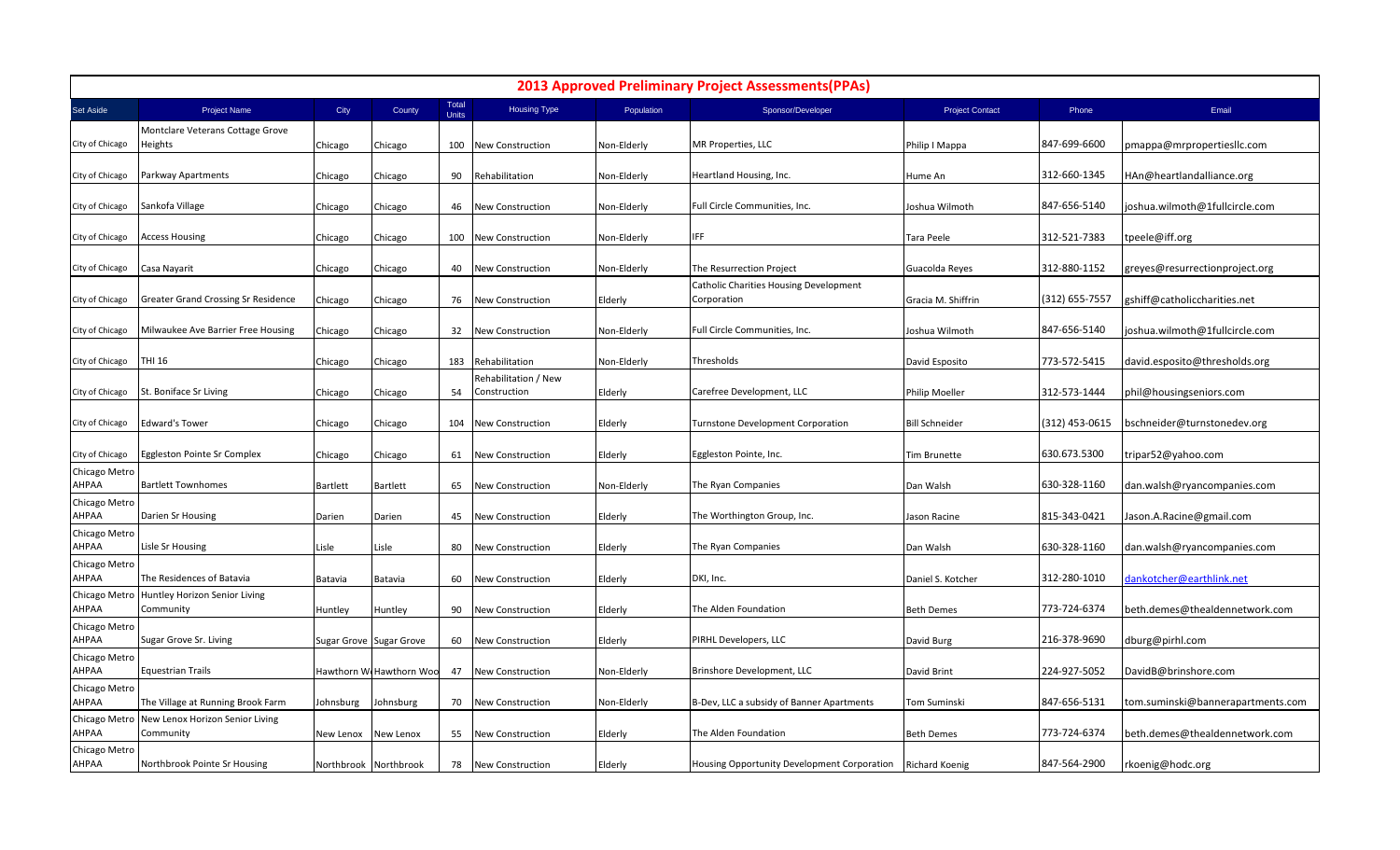| <b>2013 Approved Preliminary Project Assessments (PPAs)</b> |                                              |              |                                 |                       |                         |             |                                                   |                        |                |                                   |  |
|-------------------------------------------------------------|----------------------------------------------|--------------|---------------------------------|-----------------------|-------------------------|-------------|---------------------------------------------------|------------------------|----------------|-----------------------------------|--|
| Set Aside                                                   | <b>Project Name</b>                          | City         | County                          | Total<br><b>Units</b> | <b>Housing Type</b>     | Population  | Sponsor/Developer                                 | <b>Project Contact</b> | Phone          | Email                             |  |
| Chicago Metro<br>AHPAA                                      | Main Street Senior Apts                      |              | Crystal Lake Crystal Lake       | 70                    | <b>New Construction</b> | Elderly     | Verigreen Development, LLC                        | Stephen Rappin         | 312-382-3259   | srappin@verigreendevelopment.com  |  |
| Chicago Metro<br>АНРАА                                      | <b>Winchester Sr Apts</b>                    | Libertyville | Libertyville                    | 80                    | New Construction        | Elderly     | Landmark Realty & Development                     | Martin Jablonski       | 847-507-0700   | martin@jablonski.com              |  |
| Chicago Metro<br>АНРАА                                      | The Village at Winchester Park               | Libertyville | Libertyville                    | 70                    | New Construction        | Elderly     | B-Dev LLC a Subsidiary of Banner Apartments       | Tom Suminski           | 847-656-5131   | tom.suminski@bannerapartments.com |  |
| Chicago Metro<br>AHPAA                                      | The Villas of Lake in the Hills              |              | Lake in the H Lake in the Hills | 60                    | <b>New Construction</b> | Non-Elderly | DKI, Inc.                                         | Daniel S. Kotcher      | 312-280-1010   | dankotcher@earthlink.net          |  |
| Chicago Metro<br>Non-AHPAA                                  | Chicago Heights Family                       |              | Chicago Heigl Chicago Heights   |                       | 172 Rehabilitation      | Non-Elderly | Housing Authority of Cook County                  | Susan Wiemer           | 312-542-4669   | swiemer@thehacc.org               |  |
| Chicago Metro<br>Non-AHPAA                                  | <b>Assembly Manor</b>                        |              | Country Club Country Club H     | 34                    | New Construction        | Elderly     | Apostlic Hazel Crest Assembly Church              | <b>Byron Gregory</b>   | 708-527-5220   | byrongregory2@gmail.com           |  |
| Chicago Metro<br>Non-AHPAA                                  | <b>Victor Walchirk Apartments</b>            | Evanston     | Evanston                        | 100                   | Rehabilitation          | Elderly     | Housing Authority of Cook County                  | Susan Wiemer           | (312) 542-4669 | swiemer@thehacc.org               |  |
| Chicago Metro<br>Non-AHPAA                                  | Jane Perlman Apts                            | Evanston     | Evanston                        | 101                   | Rehabilitation          | Elderly     | Housing Authority of Cook County                  | Susan Wiemer           | 312) 542-4669  | swiemer@thehacc.org               |  |
| Chicago Metro<br>Non-AHPAA                                  | Vera Yates Homes                             |              | Ford Heights Ford Heights       | 116                   | Rehabilitation          | Non-Elderly | Housing Authority of Cook County                  | Susan Wiemer           | (312) 542-4669 | swiemer@thehacc.org               |  |
| Chicago Metro<br>Non-AHPAA                                  | <b>Turlington West Apartments</b>            | Harvey       | Harvey                          | 150                   | Rehabilitation          | Elderly     | Housing Authority of Cook County                  | Susan Wiemer           | (312) 542-4669 | swiemer@thehacc.org               |  |
| Chicago Metro<br>Non-AHPAA                                  | Vanguard Veterans Village                    |              | Melrose Park Melrose Park       | 36                    | <b>New Construction</b> | Non-Elderly | West Suburban Neighborhood Preservation<br>Agency | Peter LaPorte          | (708) 410-2300 | wsnpa@hotmail.com                 |  |
| Chicago Metro<br>Non-AHPAA                                  | Wisdom Village of Northlake                  | Northlake    | Northlake                       | 71                    | New Construction        | Elderly     | <b>Turnstone Development Corporation</b>          | <b>Bill Schneider</b>  | 312-453-0615   | bschneider@turnstonedev.org       |  |
| Chicago Metro<br>Non-AHPAA                                  | Caryne Court                                 | Palatine     | Palatine                        | 35                    | New Construction        | Non-Elderly | UP Development LLC                                | Jessica Berzac         | 559.554.9621   | jessica@tangerine-development.com |  |
| Chicago Metro<br>Non-AHPAA                                  | <b>Thorncreek Sr Living</b>                  | Thorton      | Thorton                         | 46                    | New Construction        | Elderly     | Weiss Properties, Inc.                            | Jake Weiss             | 847.329.7600   | jake@weissproperties.com          |  |
| Chicago Metro<br>Non-AHPAA                                  | Phil-Haven                                   | Wheeling     | Wheeling                        | 50                    | New Construction        | Non-Elderly | Daveri Development Group, LLC                     | Jessica Berzac         | 559.554.9621   | jessica@tangerine-development.com |  |
| Chicago Metrc<br>Non-AHPAA                                  | G&A Sr Residences Addison                    | Addison      | Addison                         | 100                   | New Construction        | Elderly     | G&A Construction and Development, Inc.            | George Ardelean        | 773-506-1200   | george@ardelean.us                |  |
| Chicago Metro<br>Non-AHPAA                                  | <b>Charles Apts</b>                          |              | Carol Stream Carol Stream       | 38                    | New Construction        | Non-Elderly | New Directions Housing Corporation                | Rodger Brown           | 630/954-5651   | brown@ndhcorp.com                 |  |
| Chicago Metro<br>Non-AHPAA                                  | Roselle Sr Housing                           | Roselle      | Roselle                         | 44                    | Rehabilitation          | Elderly     | The Worthington Group, Inc.                       | Jason Racine           | 815-343-0421   | Jason.A.Racine@gmail.com          |  |
| Chicago Metro<br>Non-AHPAA                                  | Woodridge Horizon Senior Living<br>Community | Woodridge    | Woodridge                       | 92                    | <b>New Construction</b> | Elderly     | The Alden Foundation                              | <b>Beth Demes</b>      | 773-724-6374   | beth.demes@thealdennetwork.com    |  |
| Chicago Metro<br>Non-AHPAA                                  | Aurora Impact Initiative                     | Aurora       | Aurora                          | 69                    | New Construction        | Non-Elderly | Brinshore-Michaels Development, LLC               | Peter Levavi           | (224) 927-5057 | plevavi@brinshore.com             |  |
| Chicago Metro<br>Non-AHPAA                                  | <b>Buena Vista Tower</b>                     | Elgin        | Elgin                           | 96                    | Rehabilitation          | Non-Elderly | Evergreen Real Estate Service, LLC                | Jeffrey Rappin         | 312.382.3232   | jrappin@evergreenres.com          |  |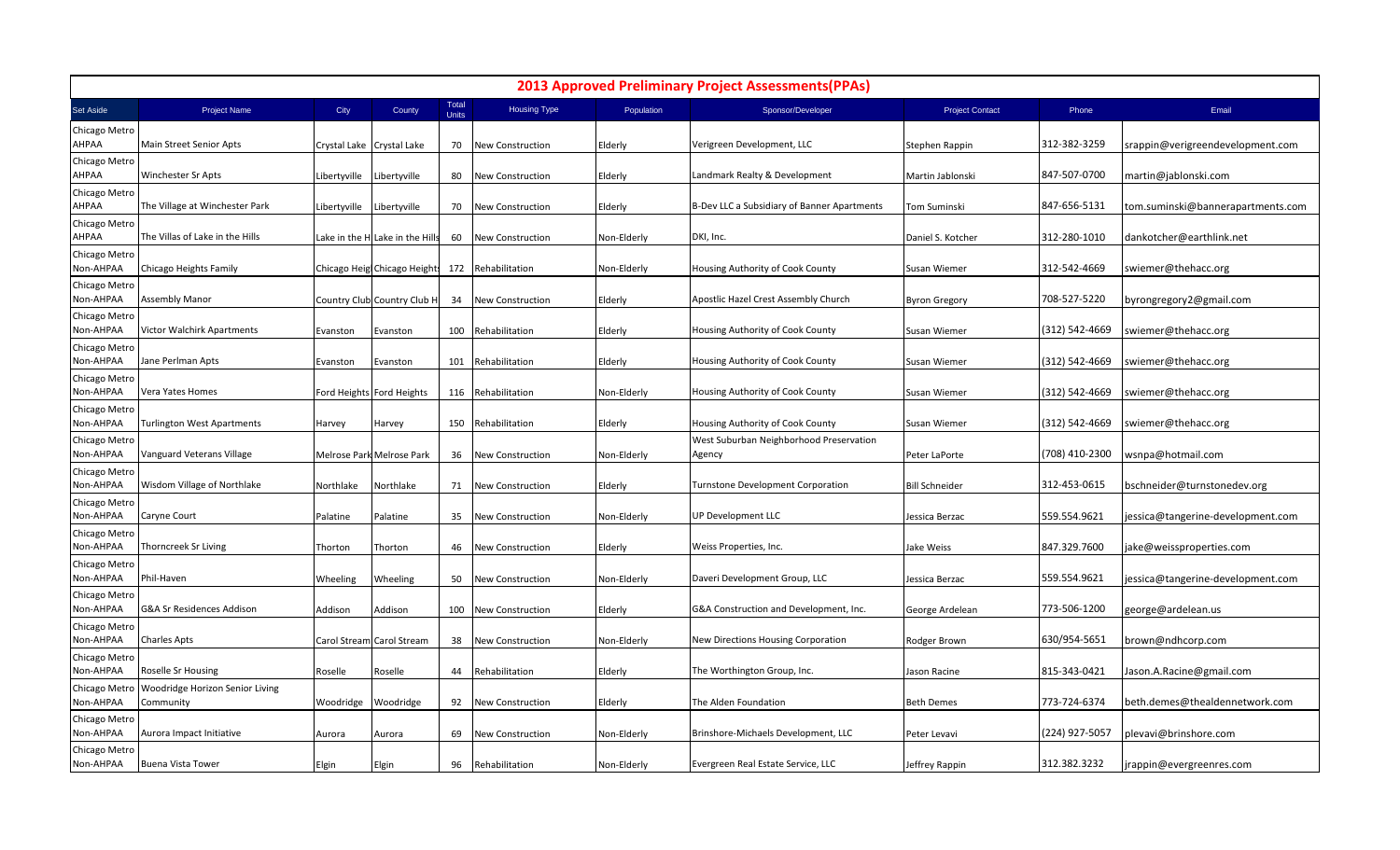| <b>2013 Approved Preliminary Project Assessments (PPAs)</b> |                                  |             |                            |                              |                         |                 |                                                   |                        |                          |                                   |  |
|-------------------------------------------------------------|----------------------------------|-------------|----------------------------|------------------------------|-------------------------|-----------------|---------------------------------------------------|------------------------|--------------------------|-----------------------------------|--|
| Set Aside                                                   | <b>Project Name</b>              | City        | County                     | <b>Total</b><br><b>Units</b> | <b>Housing Type</b>     | Population      | Sponsor/Developer                                 | <b>Project Contact</b> | Phone                    | Email                             |  |
| Chicago Metro<br>Non-AHPAA                                  | Thomas Place Mundelein           | Mundelein   | Mundelein                  | 80                           | <b>New Construction</b> | Elderly         | TPM, LP                                           | Thomas Monico          | 847-998-4764             | tom@thomasthomasassociates.com    |  |
| Chicago Metrc<br>Non-AHPAA                                  | The Preserve at Great Lakes      |             | North Chicag North Chicago | 80                           | New Construction        | Non-Elderly     | Full Circle Communities, Inc.                     | Joshua Wilmoth         | 847-656-5140             | joshua.wilmoth@1fullcircle.com    |  |
| Chicago Metro<br>Non-AHPAA                                  | <b>Terra Springs Apartments</b>  | Volo        | Volo                       | 96                           | <b>New Construction</b> | Non-Elderly     | Steel City LLC                                    | Adam Kroshus           | 847-526-1514             | mschwartz@steelcityllc.com        |  |
| Chicago Metro<br>Non-AHPAA                                  | Northfield Estates               | Harvard     | Harvard                    | 72                           | <b>New Construction</b> | Non-Elderly     | Herman and Kittle Properties, Inc.                | Kyle Peterson          | 317-964-1928             | kpeterson@hermankittle.com        |  |
| Chicago Metrc<br>Non-AHPAA                                  | Sr Living at Ravine Woods        | Channahon   | Channahon                  | 60                           | New Construction        | Elderly         | Peninsula Development LLC                         | Gene Briscoe           | 815-693-4252             | NGBRISCOE@AOL.COM                 |  |
| Chicago Metro<br>Non-AHPAA                                  | Hope Manor Apts Joliet           | Joliet      | Joliet                     | 72                           | <b>New Construction</b> | Non-Elderly     | Volunteers of America Illinois                    | Nancy Moyer Hughes     | 312-564-2310             | nhughes@voail.org                 |  |
| Chicago Non-<br>Metro AHPAA                                 | Southwick Apts                   | Matteson    | Matteson                   | 40                           | <b>New Construction</b> | Non-Elderly     | Over the Rainbow                                  | Eric Huffman           | 847.424.5603             | ehuffman@otrassn.org              |  |
| Chicago Non-<br>Metro AHPAA                                 | Juniper Tower Apartments         | Park Forest | Park Forest                | 106                          | Rehabilitation          | Elderly         | Housing Authority of Cook County                  | Susan Wiemer           | (312) 542-4669           | swiemer@thehacc.org               |  |
| Chicago Metro<br>Non-AHPAA                                  | Aurora Impact Initiative         | Aurora      | Aurora                     | 40                           | Rehabilitation          | Non-Elderly     | Brinshore Development, LLC                        | Peter Levavi           | (224) 927-5057           | plevavi@brinshore.com             |  |
| Chicago Metro<br>Non-AHPAA                                  | <b>McHenry Landings</b>          | McHenry     | McHenry                    | 48                           | New Construction        | Non-Elderly     | Thresholds                                        | Jay Forman             | 773-572-5350             | Jay.Forman@thresholds.org         |  |
| Chicago Metro<br>Non-AHPAA                                  | Berwyn Sr Housing                | Berwyn      | Berwyn                     | 80                           | <b>New Construction</b> | Elderly         | Heartland Housing, Inc.                           | Hume An                | 312-660-1345             | han@heartlandalliance.org         |  |
| Chicago Metro<br>Non-AHPAA                                  | Robbins Renaissance Townhomes    | Robbins     | Robbins                    | 70                           | <b>New Construction</b> | Non-Elderly     | Robbins Renaissance Construction, LLC             | Jim Louthen            | 708-870-4545             | jlouthen@townbuilderstudios.com   |  |
| Chicago Metro<br>Non-AHPAA                                  | Drexel Horizon Sr Living         | Cicero      | Cicero                     | 71                           | Rehabilitation          | Elderly         | The Alden Foundation                              | <b>Beth Demes</b>      | 773-724-6374             | beth.demes@thealdennetwork.com    |  |
| Chicago Metrc<br>Non-AHPAA                                  | Indiana Sands Residences         | Park Forest | Park Forest                | 59                           | New Construction        | Non-Elderly     | Mark Carlson                                      | Mark Carlson           | 815-531-3400             | Mcarlson@carlson-construction.net |  |
| Chicago Metro<br>Non-AHPAA                                  | Creekside Infill Residences      | Joliet      | Joliet                     | 32                           | New Construction        | Non-Elderly     | Rob Carlson                                       | Rob Carlson            | 815-531-3400             | Rcarlson@carlson-construction.net |  |
| Chicago Metro<br>Non-AHPAA                                  | Pearl Street Residences          | McHenry     | McHenry                    | 55                           | <b>New Construction</b> | Elderly         | B-Dev LLC a Subsidiary of Banner Apartments       | Tom Suminski           | 847-656-5131             | tom.suminski@bannerapartments.com |  |
| Chicago Metrc<br>Non-AHPAA                                  | The Village at Bull Valley Ridge | McHenry     | McHenry                    | 70                           | <b>New Construction</b> | Non-Elderly     | B-Dev LLC a Subsidiary of Banner Apartments       | Tom Suminski           | 847-656-5131             | tom.suminski@bannerapartments.com |  |
| Chicago Metro<br>Non-AHPAA                                  | Mundelein Sr Residences          | Mundelein   | Mundelein                  | 66                           | New Construction        | Elderly         | B-Dev LLC a Subsidiary of Banner Apartments       | Tom Suminski           | 847-656-5131             | tom.suminski@bannerapartments.com |  |
| Chicago Metro<br>Non-AHPAA                                  | Stonebridge of Gurnee            | Gurnee      | Gurnee                     | 120                          | <b>New Construction</b> | Non-Elderly SLF | Moon Development, Inc.                            | Joseph Mugnaini        | 708.466.98.76            | jgmugnaini@yahoo.com              |  |
| Chicago Metro<br>Non-AHPAA                                  | Vanguard Veterans Village        |             | Melrose Park Melrose Park  | 36                           | New Construction        | Non-Elderly     | West Suburban Neighborhood Preservation<br>Agency | Peter LaPorte          | (708) 410-2300           | wsnpa@hotmail.com                 |  |
| Other Metro                                                 | <b>May Building</b>              |             | Edwardsville Edwardsville  | 70                           | <b>New Construction</b> | Elderly         | Madison County Housing Authority                  | Dorothy Hummel         | 618.345.5142 ext<br>1103 | dorothyhummel@mchail.org          |  |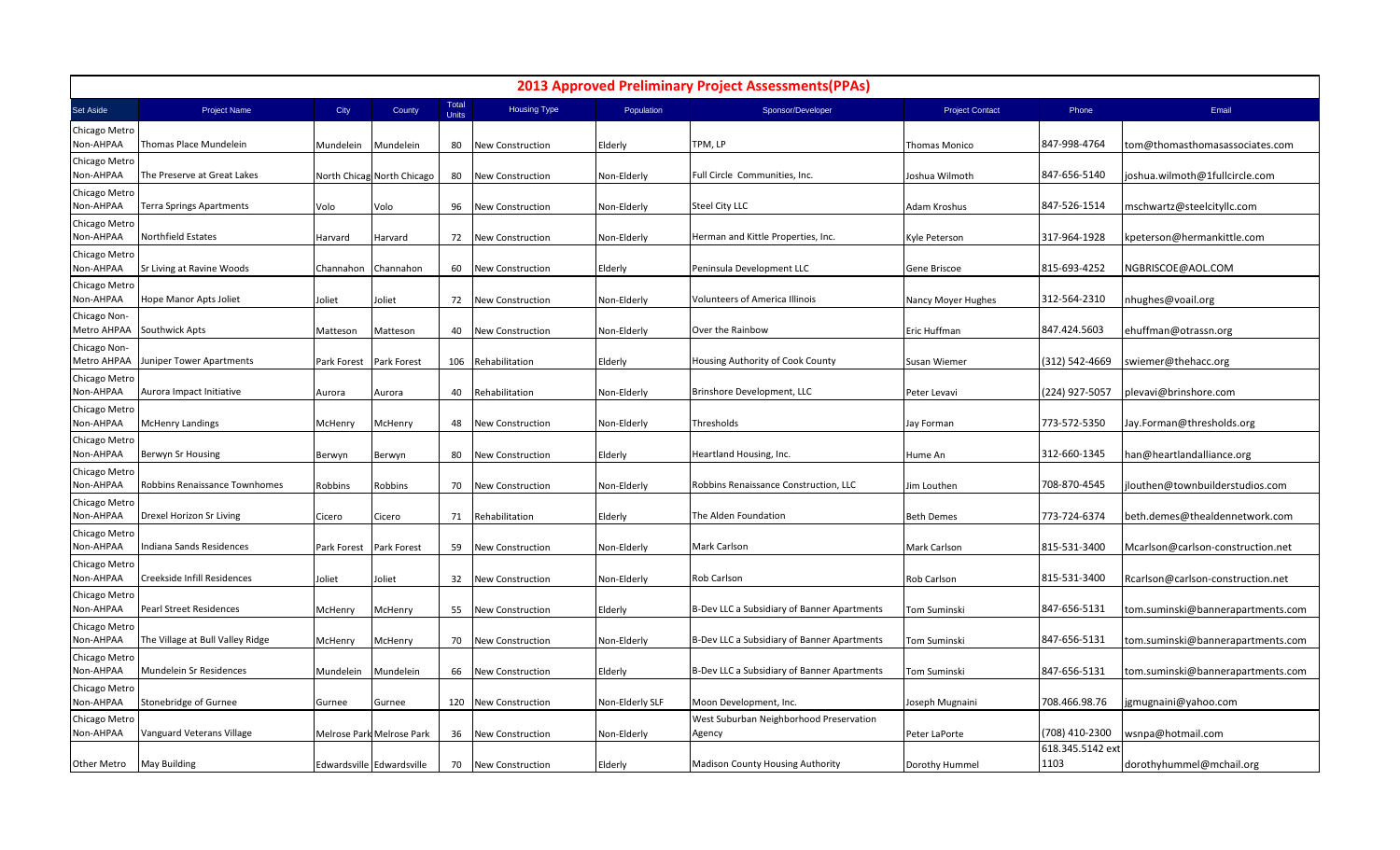| <b>2013 Approved Preliminary Project Assessments (PPAs)</b> |                                    |                   |                                |                       |                                      |                                      |                                                               |                        |                         |                                 |  |  |
|-------------------------------------------------------------|------------------------------------|-------------------|--------------------------------|-----------------------|--------------------------------------|--------------------------------------|---------------------------------------------------------------|------------------------|-------------------------|---------------------------------|--|--|
| Set Aside                                                   | <b>Project Name</b>                | City              | County                         | Total<br><b>Units</b> | <b>Housing Type</b>                  | Population                           | Sponsor/Developer                                             | <b>Project Contact</b> | Phone                   | Email                           |  |  |
| <b>Other Metro</b>                                          | Bloomington-Normal Scattered       |                   | <b>Bloomington Bloomington</b> | 35                    | Rehabilitation                       | Non-Elderly                          | Brinshore Development, LLC                                    | <b>Todd Lieberman</b>  | 224-927-5061            | toddl@brinshore.com             |  |  |
| <b>Other Metro</b>                                          | Limestone Bluff Townhomes          | Bartonville       | Bartonville                    | 30                    | <b>New Construction</b>              | Non-Elderly                          | LBT, LP                                                       | <b>Trevor Holmes</b>   | 309-674-1200            | tholmes@bccinc.net              |  |  |
| Other Metro                                                 | Limestone Senior Apartments        | Bartonville       | Bartonville                    | 42                    | <b>New Construction</b>              | Elderly                              | Laborers' Home Development Corp.                              | Michael Goetz          | 217-522-3381            | mikeg1116@yahoo.com             |  |  |
| <b>Other Metro</b>                                          | Vermillion Disability SLF          | Peoria            | Peoria                         | 97                    | <b>New Construction</b>              | Non-Elderly                          | Vermillion Enterprises, LLC                                   | Dave Cocagne           | 312-239-3534            | dave@vermiliondevelopment.com   |  |  |
| Other Metro                                                 | The Villas at Vinegar Hill         | Springfield       | Springfield                    | 92                    | <b>New Construction</b>              | Elderly                              | Springfield Housing Authority                                 | Melissa Huffstedtler   | 217-753-5757<br>ext 313 | melissah@sha1.org               |  |  |
| Other Metro                                                 | Nehemiah III                       | Springfield       | Springfield                    | 30                    | <b>New Construction</b>              | Non-Elderly                          | Nehemiah Expansion                                            | Silas Johnson          | 217-544-1424            | calvarymchurch@sbcglobal.net    |  |  |
| <b>Other Metro</b>                                          | Laborers' Home Development III     | East Peoria       | East Peoria                    | 60                    | Rehabilitation                       | Elderly                              | Laborers' Home Development Corp.                              | Michael Goetz          | 217-522-3381            | mikeg1116@yahoo.com             |  |  |
| Other Metro                                                 | Peoria Portfolio I-IV              | Peoria            | Peoria                         | 476                   | Rehabilitation                       |                                      | Elderly / Non-Elderly   Wallic-Hendy Development Company, LLC | Matthew A. Shoemacher  | 614-552-5626            | mshoemacher@wallickcos.com      |  |  |
| Other Metro                                                 | Pine Woods Apts                    | Springfield       | Springfield                    | 168                   | Rehabilitation                       | Non-Elderly                          | Pinewoods Investors, LLC                                      | Chris Hite             | 314.561.6804            | cshite@cshite.com               |  |  |
| Other Metro                                                 | Homestead Estates                  | <b>Belleville</b> | <b>Belleville</b>              | 44                    | New Construction                     | Non-Elderly                          | Gardner Development, LLC                                      | Tammi Creason          | 417-447-1800            | tcreason@gardnercapital.com     |  |  |
| <b>Other Metro</b>                                          | Peoria Sr Residence                | Peoria            | Peoria                         | 70                    | Rehabilitation / New<br>Construction | Elderly                              | MV Affordable Housing LLC                                     | <b>Brian McGeady</b>   | 513 774-8400            | brian.mcgeady@mvg.com           |  |  |
| Other Metro                                                 | Galesburg Homes                    | Galesburg         | Galesburg                      | 40                    | Rehabilitation / New<br>Construction | Non-Elderly                          | MV Affordable Housing LLC                                     | <b>Brian McGeady</b>   | 513 774-8400            | brian.mcgeady@mvg.com           |  |  |
| Other Metro                                                 | Everything Old is New Again        |                   | Granite City Granite City      | 30                    | Rehabilitation                       | Non-Elderly                          | Justine Petersen Housing and Reinvestment<br>Corporation      | Sheri Flanigan-Vasquez | 314-533-2411            | sflanigan@justinepetersen.org   |  |  |
| Other Metro                                                 | Lincoln Douglas Cardinal           | Quincy            | Quincy                         | 133                   | Rehabilitation                       | Elderly / Non Elderly Bedrock 3, LLC |                                                               | Joshua Hafron          | (312) 644-6396          | joshua@generalcapitalgroup.com  |  |  |
| Non-Metro                                                   | Diamond Sr Apts Princeton          | Princeton         | Princeton                      | 44                    | <b>New Construction</b>              | Elderly                              | 3 Diamond Development                                         | Ben Porush             | 847-677-7206 x<br>1009  | bporush@3diamonddevelopment.com |  |  |
| Non-Metro                                                   | Hershey Towers                     | Taylorville       | Taylorville                    | 80                    | Rehabilitation                       | Non-Elderly                          | Christian County Integrated Community Services Jeff Copley    |                        | (217) 562-3121<br>x3    | christiancics@consolidated.net  |  |  |
| Non-Metro                                                   | Maple Ridge Apartments             | Paris             | Paris                          | 42                    | <b>New Construction</b>              | Non-Elderly                          | Laborer's Home Development Corp.                              | Michael Goetz          | 217-522-3381            | mikeg1116@yahoo.com             |  |  |
| Non-Metro                                                   | <b>Colonial Village Apartments</b> | Carbondale        | Carbondale                     | 60                    | New Construction                     | Non-Elderly                          | <b>Colonial Village Housing LLC</b>                           | <b>Greg Budslick</b>   | 618-457-5312            | Gbudslick@frontier.com          |  |  |
| Non-Metro                                                   | The Residences at East Glen        | Carbondale        | Carbondale                     | 88                    | New Construction                     | Non-Elderly                          | Herman and Kittle Properties, Inc.                            | Kyle Peterson          | 317-964-1928            | kpeterson@hermankittle.com      |  |  |
| Non-Metro                                                   | Senior Residences at the Glen      | Carbondale        | Carbondale                     | 76                    | New Construction                     | Elderly                              | Herman and Kittle Properties, Inc.                            | Kyle Peterson          | 317-964-1928            | kpeterson@hermankittle.com      |  |  |
| Non-Metro                                                   | Diamond Sr Apts Oswego             | Oswego            | Oswego                         | 60                    | <b>New Construction</b>              | Elderly                              | 3 Diamond Development                                         | Ben Porush             | 847-677-7206 x<br>1009  | bporush@3diamonddevelopment.com |  |  |